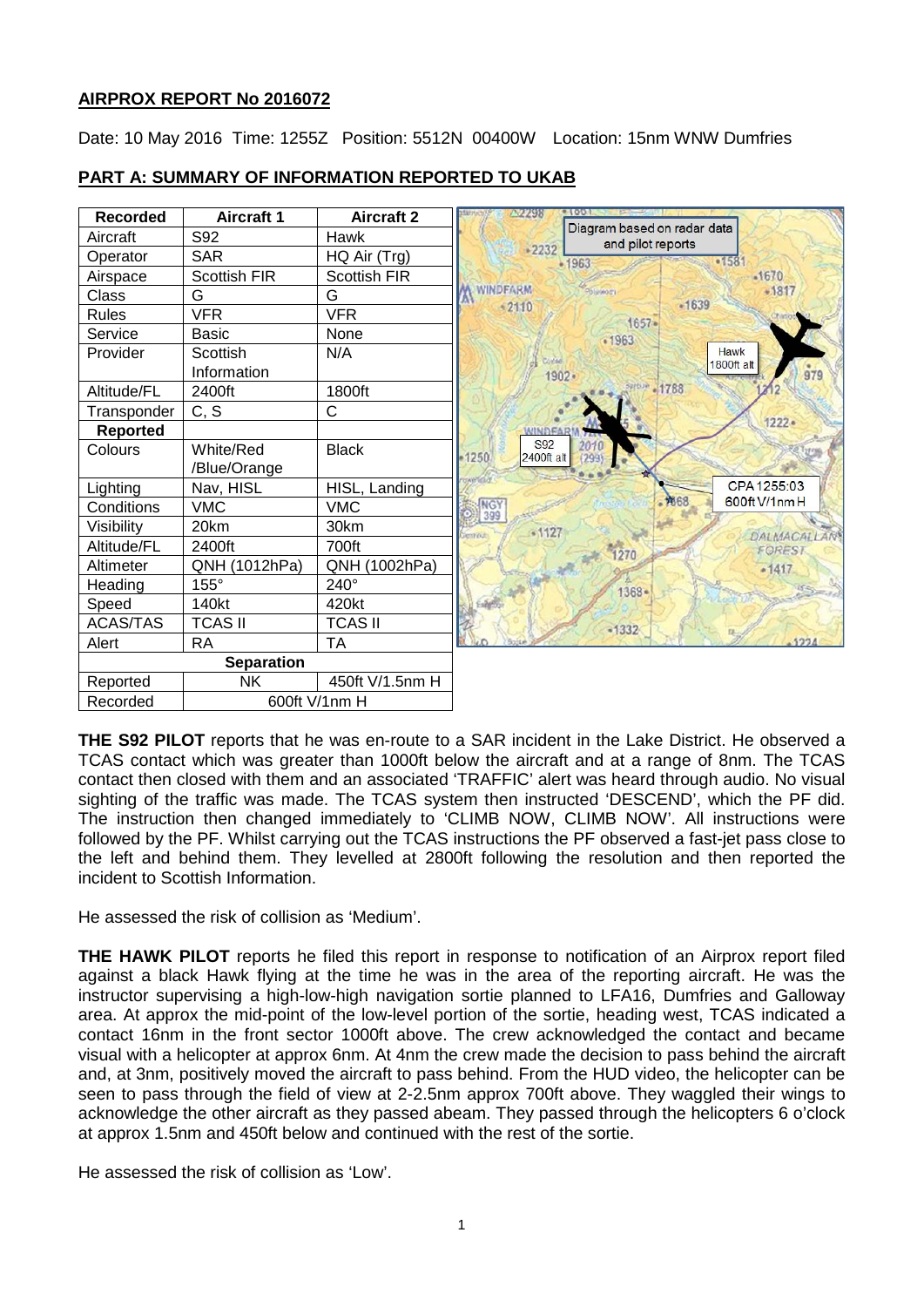**THE SCOTTISH CONTROLLER** reports that he observed the S92 just north of the TMA boundary; he also observed that there was a 7001 Fast-Jet operating south of the TMA north of D405. It was his intention to give a general non-specific traffic warning to the S92 on the basis of the radar derived information. He made one attempt to transmit to the S92 but was unable to reach him. Subsequently the S92 pilot called to advise he had received a TCAS RA. The S92 pilot advised that he had received TCAS "descend", and then a TCAS "climb now". He acknowledged the message and the S92 pilot then informed him it was a fast-moving military jet.

#### **Factual Background**

The weather at Glasgow was recorded as follows:

METAR EGPF 101250Z AUTO 08017KT 9999 NCD 21/11 Q1013=

#### **Analysis and Investigation**

#### **CAA ATSI**

The S92 (SSR code 0023) was operating on an operational Search and Rescue task and was enroute to an incident located to the south of Ullswater in the Lake District. The S92 was in receipt of a Basic Service from Scottish Information.

The Hawk (SSR code 7001) was operating on a high-low-high navigation training sortie, and at the time of the Airprox was operating within LFA (Low Flying Area) 16 in the Dumfries and Galloway area of southern Scotland. The Hawk was not receiving any form of ATC service; however, the crew of two (student and instructor) were monitoring the UHF low-level common frequency.

It was not possible to positively identify the Hawk using the recorded surveillance data despite the contact being Mode S equipped; however, a secondary radar contact transponding 7001 was observed manoeuvring in the area prior to the Airprox. This radar contact then manoeuvred in a manner consistent with the written information contained in the Airprox pilot reports.

At 1251:00, the S92 called Scottish Information and requested a Basic Service. The FISO provided the S92 with a Basic Service and the Belfast Regional Pressure Setting of 1005.

At 1254:40 (Figure 1), the FISO called the S92 but received no reply. In his written report, the FISO stated that the reason for this transmission was his intention to give "a general non-specific traffic warning" based on his awareness of a 7001 squawk operating north of Danger Area D405. At this time the contact believed to be the Hawk was 2.8nm north-east of the S92 tracking southwest indicating an altitude of 1600ft.



Figure 1 – Prestw ick Centre MRT at 1254:40 UTC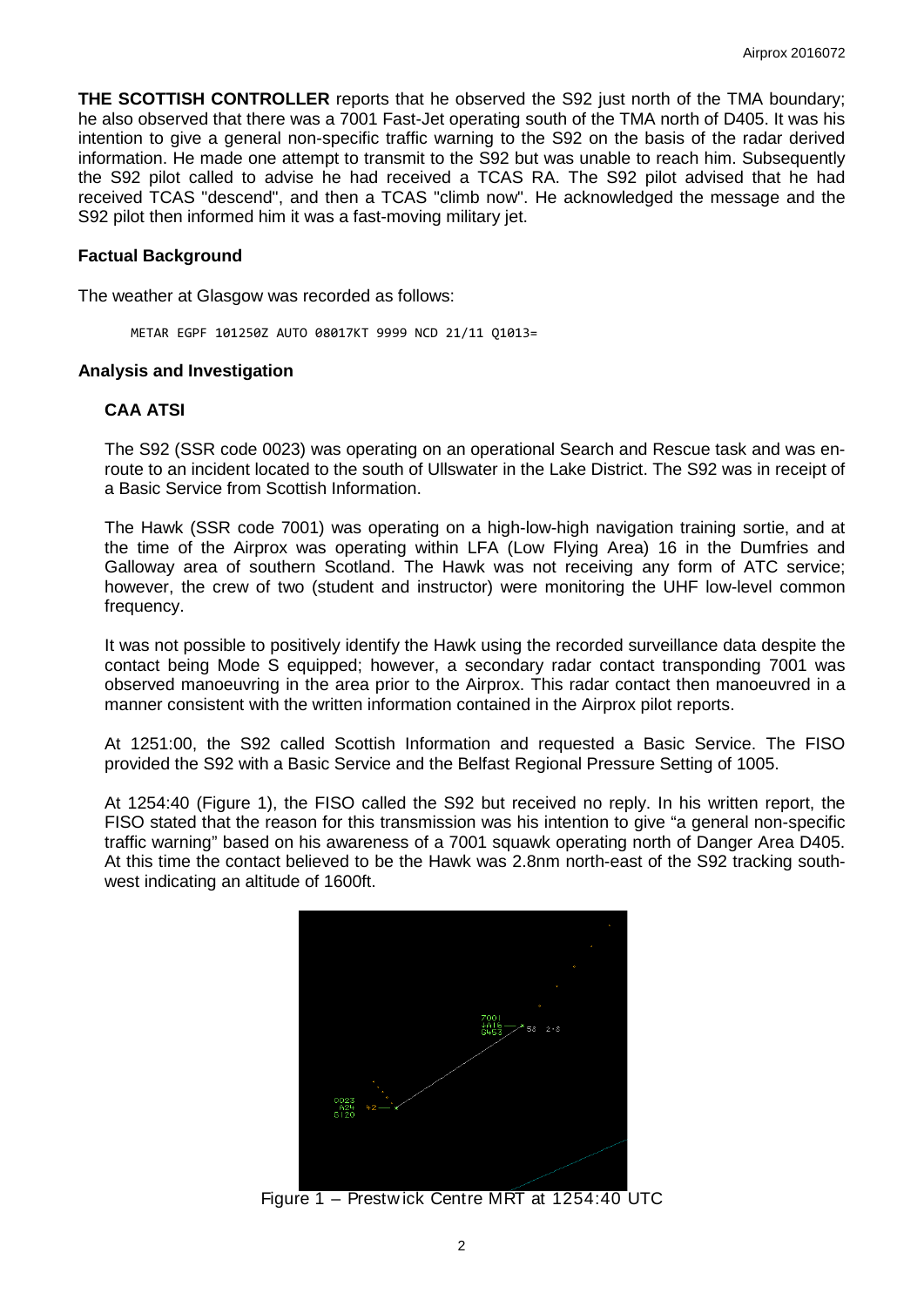The Hawk pilot's report states that they, "…became visual with a helicopter at approximately 6nm. At 4nm the crew made the decision to pass behind the aircraft and at 3nm positively moved the aircraft to pass behind."

At 1254:51 (Figure 2) the contact believed to be the Hawk was 1.5nm north-northeast of the S92, and had turned right onto a west-south-westerly track.



Prestwick Centre MRT at 1254:51 UTC Prestwick Centre MRT at 1255:03 UTC (CPA)

CPA (Figure 3) between the S92 and the contact believed to be the Hawk occurred at 1255:03 with a measured horizontal distance of 1nm and a vertical distance of 600ft.

The FISO was providing a Basic Service within Class G (uncontrolled) airspace. The Area FISO is responsible for the provision of Flight Information and Alerting services within his area of responsibility in order to facilitate the safe conduct of flight, these services are provided without reference to surveillance data and the responsibility for collision avoidance remains solely with the pilot.

# **UKAB Secretariat**

The S92 and Hawk pilots shared an equal responsibility for collision avoidance and not to operate in such proximity to other aircraft as to create a collision hazard<sup>[1](#page-2-0)</sup>. If the incident geometry is considered as converging then the Hawk pilot was required to give way to the S9[2](#page-2-1)<sup>2</sup>.

# **Comments**

# **HQ Air Command**

The Hawk pilot had planned and executed his mission in accordance with extant rules and procedures. The route was entered onto CADS and finally checked for conflictions at 1120Z; it is likely therefore that the aircraft probably launched at around 1215Z. The helicopter's route was entered onto CADS at 1232Z and was related to an operational response with associated short planning timelines. This denied the Hawk crew the opportunity to effect deconfliction but the helicopter crew may have been aware of a possible planned confliction with the Hawk, though it is acknowledged that the confliction could not have been resolved prior to launch.

<span id="page-2-1"></span><span id="page-2-0"></span>

SERA.3205 Proximity.<br>SERA.3210 Right-of-way (c)(2) Converging.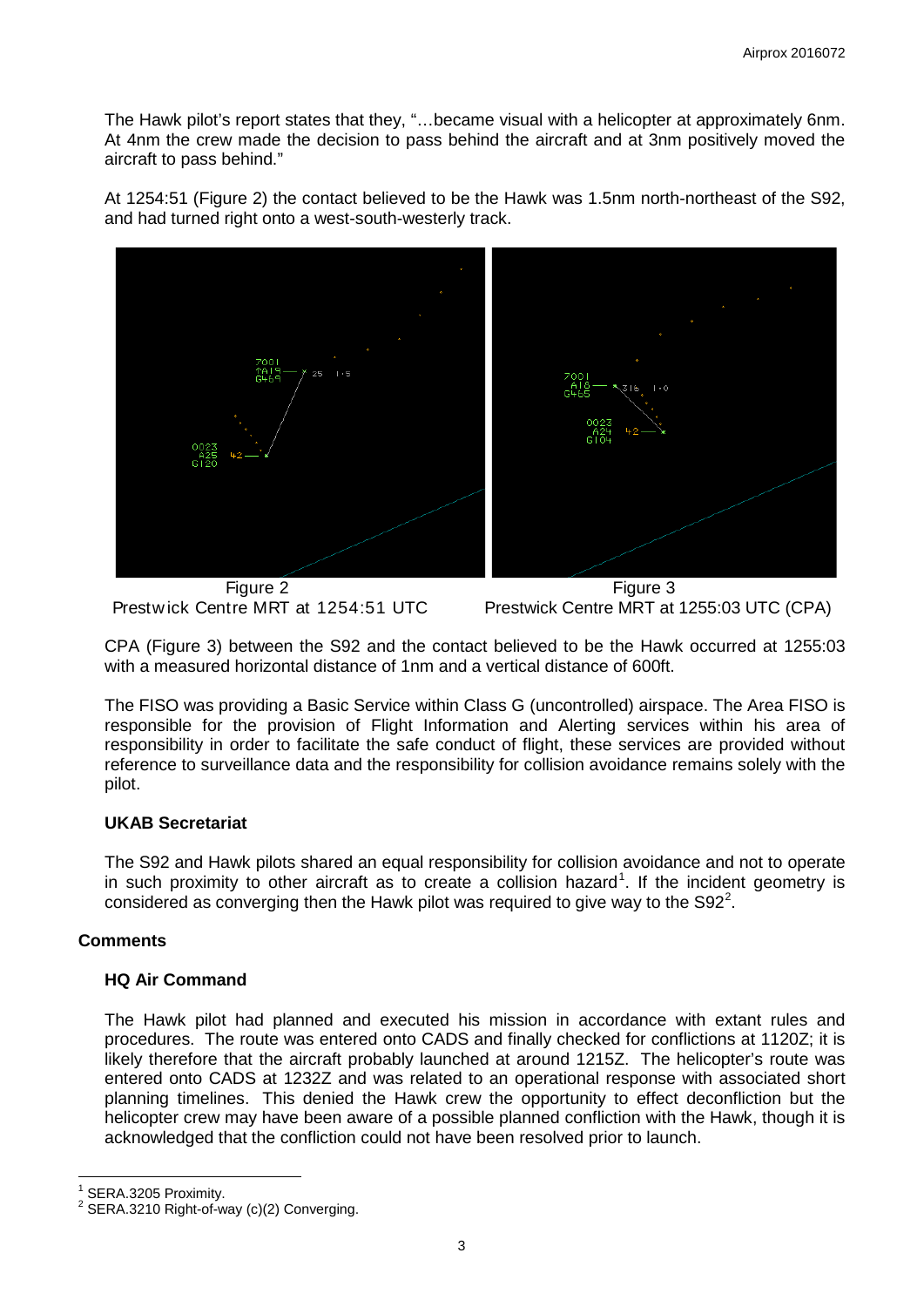Two remaining barriers to MAC, namely lookout and TCAS, were effective in that the Hawk crew became aware of the helicopter at 11nm and visual at approximately 6nm and devised an appropriate course of action to avoid confliction which was swiftly followed by an indication of traffic on the Hawk's TCAS. The generation of the RA within the helicopter is likely attributable to the topography, in that the Hawk would have had an upward vector prior to passing behind the helicopter as the Hawk pilot climbed to avoid the ridge that the helicopter was overflying. All military pilots are well aware of the effect of flight vector on TCAS-equipped aircraft and, in this instance, the Hawk pilot believed that he had given enough separation to not affect the helicopter's CWS. Finally, this incident occurred outside the region where a VHF common frequency is currently being trialled as an aid to airborne deconfliction.

#### **Summary**

An Airprox was reported when a S92 and a Hawk flew into proximity at 1255 on Tuesday 10<sup>th</sup> May 2016. Both pilots were operating under VFR in VMC, the S92 pilot in receipt of a Basic Service from Scottish Information; the Hawk pilot was not in receipt of a Service.

### **PART B: SUMMARY OF THE BOARD'S DISCUSSIONS**

Information available consisted of reports from the pilots of both aircraft, transcripts of the relevant RT frequencies, radar photographs/video recordings, reports from the air traffic controllers involved and reports from the appropriate ATC and operating authorities.

The Board firstly commended the S92 SAR operations staff for inputting the details of the SAR sortie onto CADS; they felt this was a good example of best practice in a quickly evolving situation. Unfortunately, in this scenario the Hawk crew would not have seen the SAR flight route because they had taken off before the SAR task was activated. Notwithstanding, members wondered how much CADS information the SAR crew were made aware of prior to getting airborne, and what the practicalities might be of passing such information from their operations staff if a conflict was detected; even just a screen shot for the crew or an R/T call of where a conflict might occur would help their SA as they reacted on task.

The Board then turned to the limitations of using TCAS in Class G airspace. Members highlighted that a low-level military fast-jet will be constantly changing its elevation profile due to the terrain and that this could easily account for the generation of reversing RAs in the S92. Although not originally intended to be employed in such dynamic scenarios, the Board pointed out that pilots should still react to TCAS RAs because it may be that they are being generated by unseen aircraft. Although lookout should continue to be employed to endeavour to determine the intensions of any conflict traffic, the TCAS manoeuvre should come first. For its part, being below 1000ft meant that the Hawk TCAS would not generate RAs to its pilots, and so they would therefore not react. With respect to the particular circumstances of this incident, a UKAB TCAS TA/RA tool indicated that for these altitudes and flying at 140KTAS, the S92 would have received TCAS TA/RA alerts at about 2.7nm and 1.6nm respectively from a 420KTAS fast-jet initially on the beam then passing behind (see Figure 4). The reported alerts from the S92 crew were consistent with these figures and demonstrated the need for fast-jet crews to ensure a considerable margin of separation (ideally 2nm at least) in such scenarios.